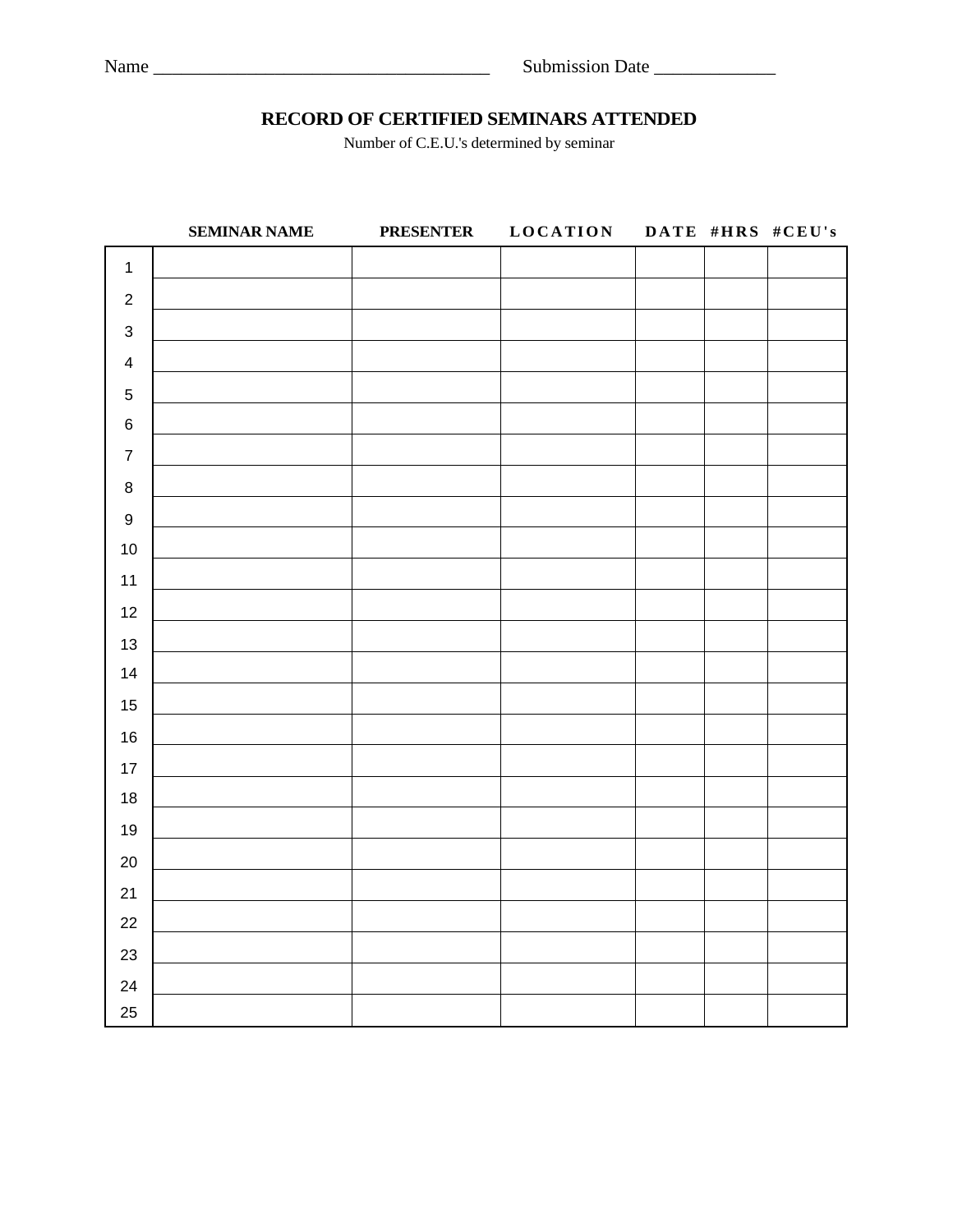# **RECORD OF BOOKS RELATING TO YOUR FIELD**

One (1) C.E.U. for each book read

|                         | <b>Title</b> | <b>Author</b> |  |  |
|-------------------------|--------------|---------------|--|--|
| $\mathbf{1}$            |              |               |  |  |
| $\sqrt{2}$              |              |               |  |  |
| $\sqrt{3}$              |              |               |  |  |
| $\overline{\mathbf{4}}$ |              |               |  |  |
| $\,$ 5 $\,$             |              |               |  |  |
| $\,6$                   |              |               |  |  |
| $\boldsymbol{7}$        |              |               |  |  |
| $\bf 8$                 |              |               |  |  |
| $\boldsymbol{9}$        |              |               |  |  |
| $10$                    |              |               |  |  |
| $11$                    |              |               |  |  |
| 12                      |              |               |  |  |
| 13                      |              |               |  |  |
| 14                      |              |               |  |  |
| 15                      |              |               |  |  |
| 16                      |              |               |  |  |
| $17\,$                  |              |               |  |  |
| $18$                    |              |               |  |  |
| 19                      |              |               |  |  |
| $20\,$                  |              |               |  |  |
| 21                      |              |               |  |  |
| 22                      |              |               |  |  |
| 23                      |              |               |  |  |
| 24                      |              |               |  |  |
| 25                      |              |               |  |  |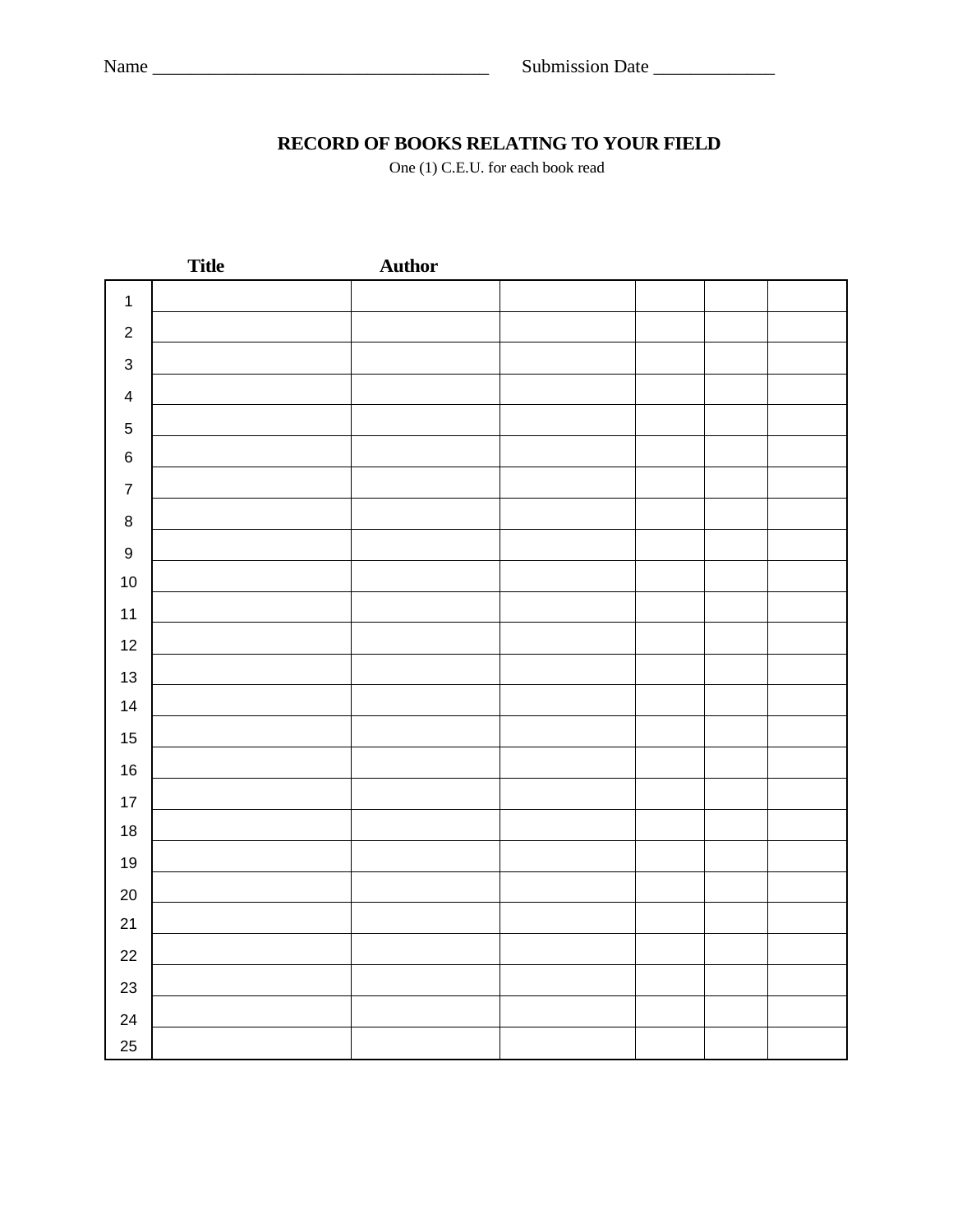# **RECORD OF VIDEO TAPES VIEWED**

One (1) C.E.U. for each tape in a series

|                         | <b>Title</b> | <b>PRESENTER</b> |  | ${\bf S}$ |
|-------------------------|--------------|------------------|--|-----------|
| $\mathbf{1}$            |              |                  |  |           |
| $\sqrt{2}$              |              |                  |  |           |
| $\mathsf 3$             |              |                  |  |           |
| $\overline{\mathbf{4}}$ |              |                  |  |           |
| $\,$ 5 $\,$             |              |                  |  |           |
| $\,6$                   |              |                  |  |           |
| $\boldsymbol{7}$        |              |                  |  |           |
| $\bf 8$                 |              |                  |  |           |
| $\boldsymbol{9}$        |              |                  |  |           |
| $10$                    |              |                  |  |           |
| 11                      |              |                  |  |           |
| 12                      |              |                  |  |           |
| 13                      |              |                  |  |           |
| 14                      |              |                  |  |           |
| 15                      |              |                  |  |           |
| $16\,$                  |              |                  |  |           |
| $17$                    |              |                  |  |           |
| $18$                    |              |                  |  |           |
| 19                      |              |                  |  |           |
| $20\,$                  |              |                  |  |           |
| 21                      |              |                  |  |           |
| 22                      |              |                  |  |           |
| 23                      |              |                  |  |           |
| 24                      |              |                  |  |           |
| 25                      |              |                  |  |           |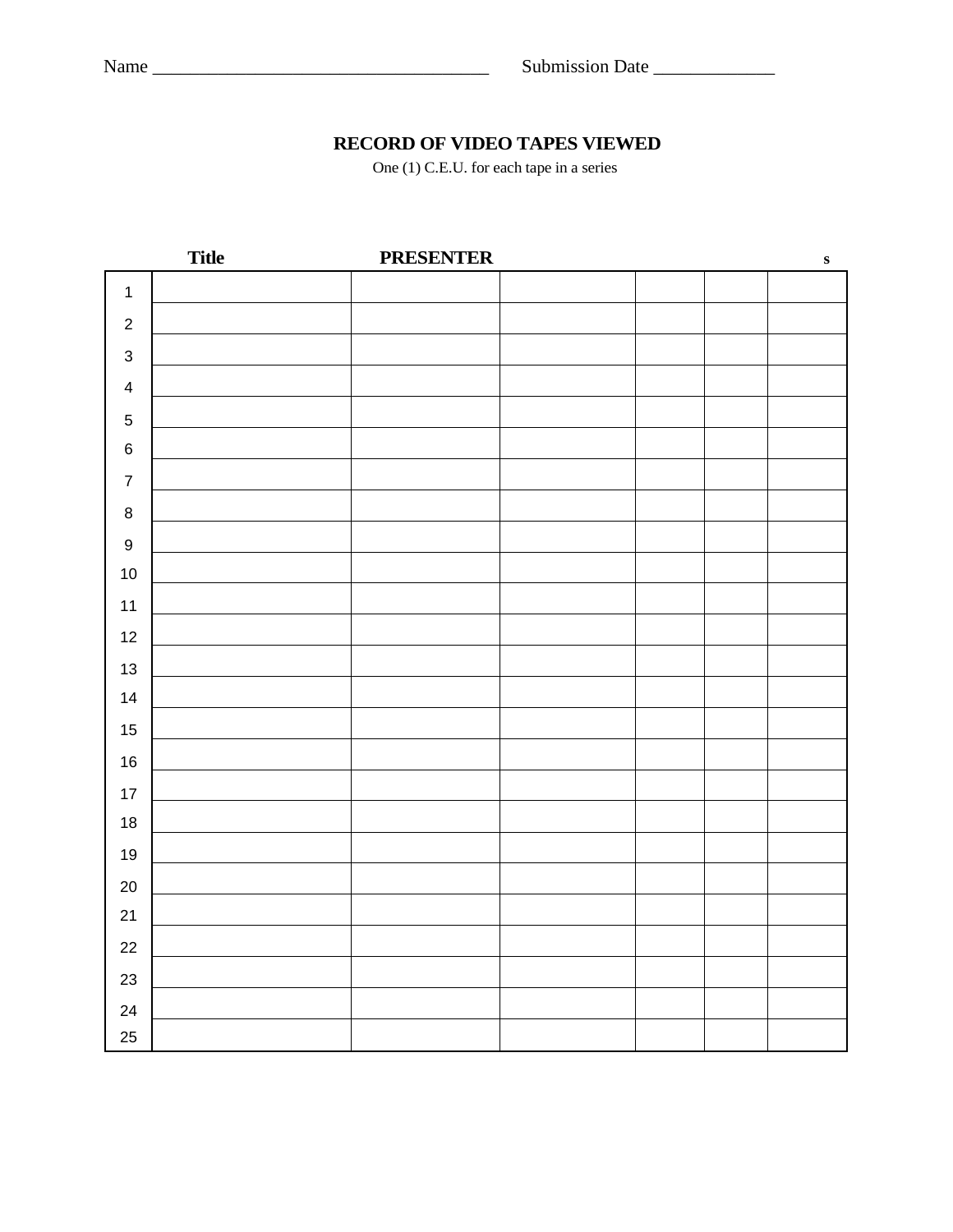# **RECORD OF AUDIO TAPES LISTENED TO**

One-Half (1/2) C.E.U. for each tape in a series

|                         | <b>Title</b> | <b>PRESENTER</b> |  |  |
|-------------------------|--------------|------------------|--|--|
| $\mathbf{1}$            |              |                  |  |  |
| $\sqrt{2}$              |              |                  |  |  |
| $\mathsf 3$             |              |                  |  |  |
| $\overline{\mathbf{4}}$ |              |                  |  |  |
| $\sqrt{5}$              |              |                  |  |  |
| $\,6$                   |              |                  |  |  |
| $\boldsymbol{7}$        |              |                  |  |  |
| $\bf 8$                 |              |                  |  |  |
| $\boldsymbol{9}$        |              |                  |  |  |
| $10$                    |              |                  |  |  |
| 11                      |              |                  |  |  |
| 12                      |              |                  |  |  |
| 13                      |              |                  |  |  |
| 14                      |              |                  |  |  |
| 15                      |              |                  |  |  |
| $16\,$                  |              |                  |  |  |
| $17$                    |              |                  |  |  |
| $18$                    |              |                  |  |  |
| 19                      |              |                  |  |  |
| $20\,$                  |              |                  |  |  |
| 21                      |              |                  |  |  |
| 22                      |              |                  |  |  |
| 23                      |              |                  |  |  |
| 24                      |              |                  |  |  |
| 25                      |              |                  |  |  |